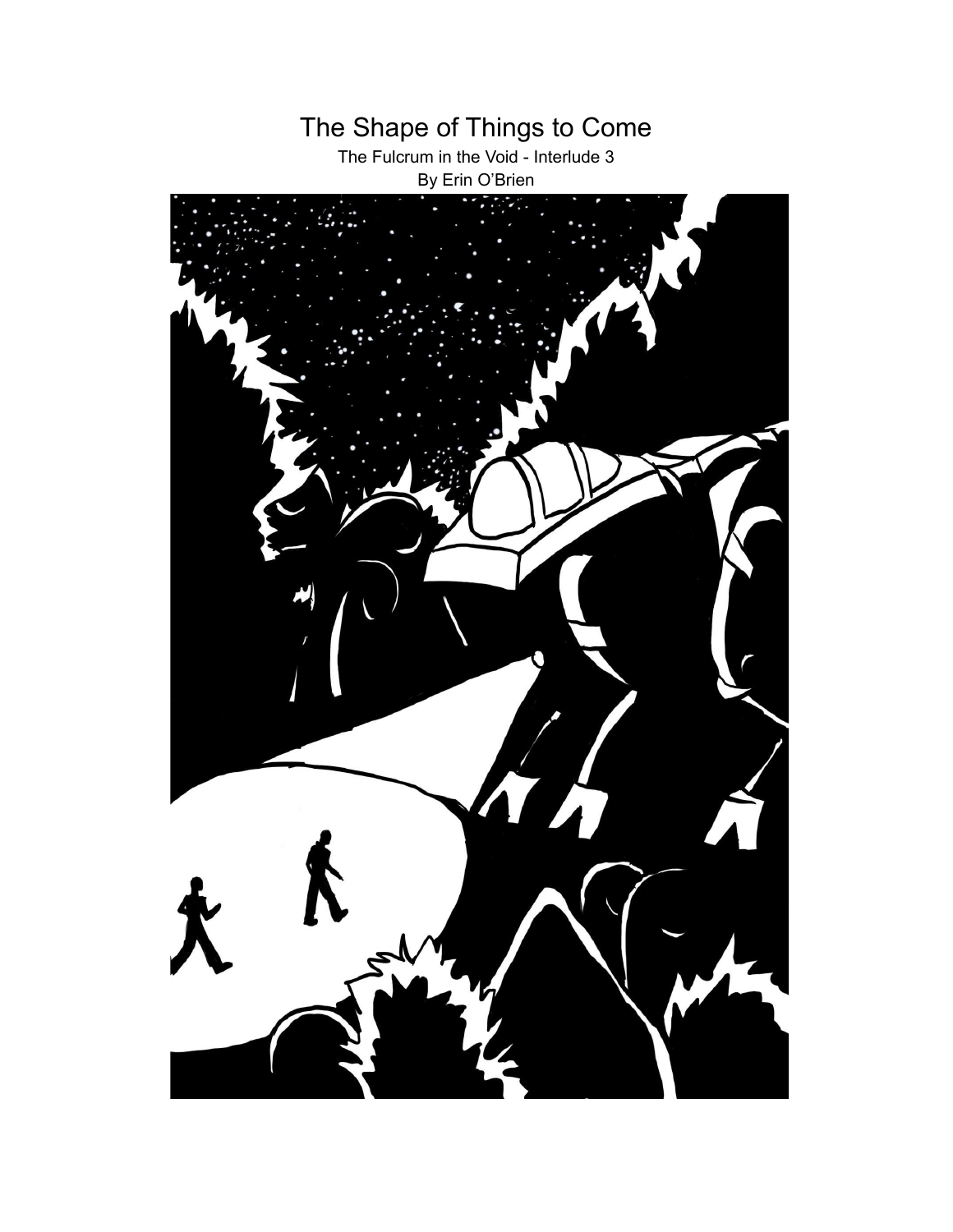Three weeks into the hunt for Hiroaki Yeo, Team Cerberus and their escort bivouacked deep in the woods of Gyantse, nearing the border of Brock prefecture. The going had been slow; the tanks had difficulty keeping up through the copses of huge spiral-limbed trees and iron-tough bushes. The two Grendels spent a significant amount of time clearing a path for the tanks and troop carrier. Even James Olivieri's massive, four-sectioned Trundle, the supply golem, had been better able to navigate the changing terrain than the heavily-armed hovertanks.

The camp was sprawling. Only two sentries were posted, since the chances of Insurrection finding them this close to Brock was extremely low. Some of the soldiers had chosen to sleep in the troop carrier, but most had set up their bivvy bags wherever they could find a level piece of ground.

James and Kiva sat across from each other, close to a portable camp radiator. Dia sat to the side, a little farther away, because she did not like to be so close to the heat. It was two hours into half-dark. The larger sun, Fortuna, had set, leaving only small Faustine to cast a four-hour amethyst twilight on Hertha before she gave over to the deep violet night. The little heater pumped out as much heat as a physical fire would have, and also boasted a globe light to offer soft illumination in a significant radius. James would have preferred a real fire, but all the Herthan burnables nearby were of the highly toxic variety. He figured burning it would probably melt their eyeballs. The still-awake soldiers sat at a separate radiator quite a ways away. Their laughter and banter carried across the camp, a stark contrast to the pilots' brooding quiet.

Kiva fiddled with a Kados. He pressed the yellow button to activate it, then turned the knob to "hot". He set it on the ground next to him. Over the next five minutes, the machine would collect a half liter of water, condensing it from the moisture in the air. Once collected, the Kados would heat the water to almost boiling. An old-fashioned French press sat next to the Kados, with coffee grounds waiting inside.

"Why don't you just use instant? The caffeine is the same," James pointed out, breaking the silence. "I can't believe you packed an OE French press in your Grendel."

"James," Kiva said, his voice dry, "I prefer the pleasures in my life to actually *be* pleasures. I bet the peanut coffee they drank in the American Civil War was better than coffee crystals."

"Sybarite," James accused, with a smirk.

"Oh, that's a big word," Kiva cocked an eyebrow, "For a *Westie*." People from Westdown, a neighborhood in Kinnomori City, where James grew up, were stereotyped as uneducated and simple laborers. Kiva and James were close enough to joke about it.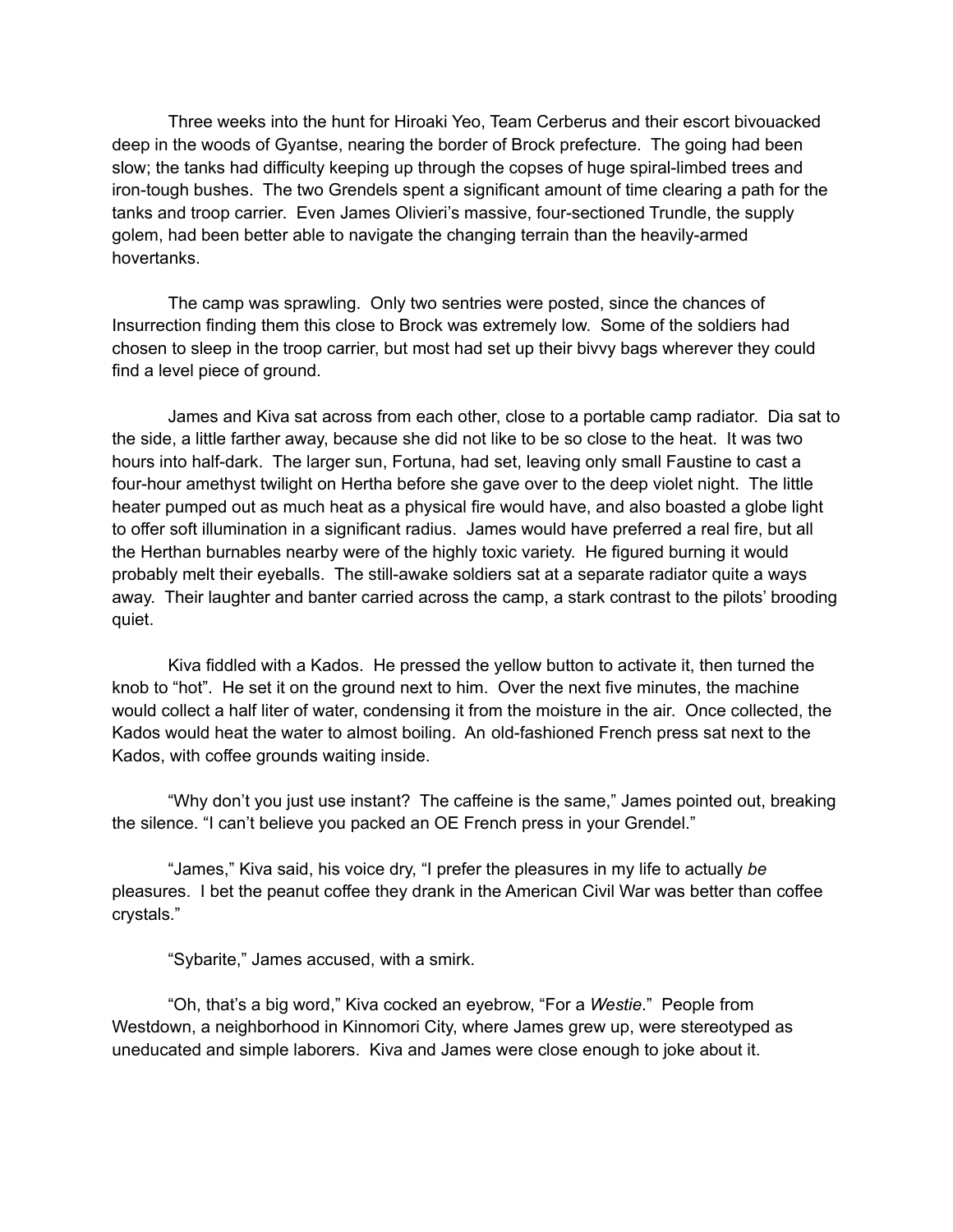"Ha, there he is. Dia, you hear that? I think he's still in there somewhere," James pointed at Kiva and flashed a grin at Dia.

"Careful," Dia said dourly, "If you call attention to it, he'll go back to sulking."

"I have not been sulking," Kiva protested. James and Dia both laughed. Kiva scowled, then forced himself to brighten. The three chattered aimlessly for a few minutes. The Kados beeped, and Kiva poured the hot water into the French press. Another few minutes passed. Kiva, beginning to grow exhausted of the light spirit around the heater, distracted himself from the conversation by pouring coffee into his waiting mug.

James grew somber when he felt Kiva's cheer begin to plummet into melancholy. Close as they were, James knew Kiva's moods very well. Kiva's guard was down, and he was focused inwardly. James knew it would be difficult, but it was time to tackle the issue head-on.

"Liam," James was one of two people outside Kiva's family who was permitted to call him by his birth name. "You have to talk about it," James said. "'N really talk, this time. You gotta sort some shit out before we see him."

Kiva angrily dropped the mug to the ground; it tipped and sloshed steaming coffee. At the touch, the lobes of grass retreated into the dirt with a reproachful squeak. Called grass for convenience, the thin tubes had a hole at the top and base for respiration. They behaved somewhere between Earthen plants and animals; they would retreat from discomfort and could even change locations, albeit slowly. The grass was noisy, but any Herthans used to the outdoors had grown to ignore the whistling and screeching while walking over it. Kiva glared at James, murder in his eyes. James held his ground.

"No choice, Liam. That look won't stop me. It's time," James repeated. He hoped Kiva would understand he was pressing out of affection and devotion, not to pick a fight.

"The fuck do you want me to say, James?" Kiva growled. "I'd just be whining about things I can't change."

"If you won't talk, then I will, and you won't like it," James matched Kiva's tone.

"Lay off, James," Dia interjected. "He doesn't have to tell you anything." She wanted Kiva to talk just as much as James did, but she also felt defensive of Kiva's privacy. She knew what he had lost, because she had lost it, too. Although it seemed to Dia that no one remembered her own loss, and focused on Kiva as if he were the only casualty of Hiroaki Yeo's betrayal. James and Kiva acted as if she had not even spoken.

"Oh? What could you possibly have to say about it?" Kiva leaned back on the spiraling log he was perched on. He raised his chin high and looked away into the forest. James had grown used to this haughty, dismissive gesture over the years - a holdover from Kiva's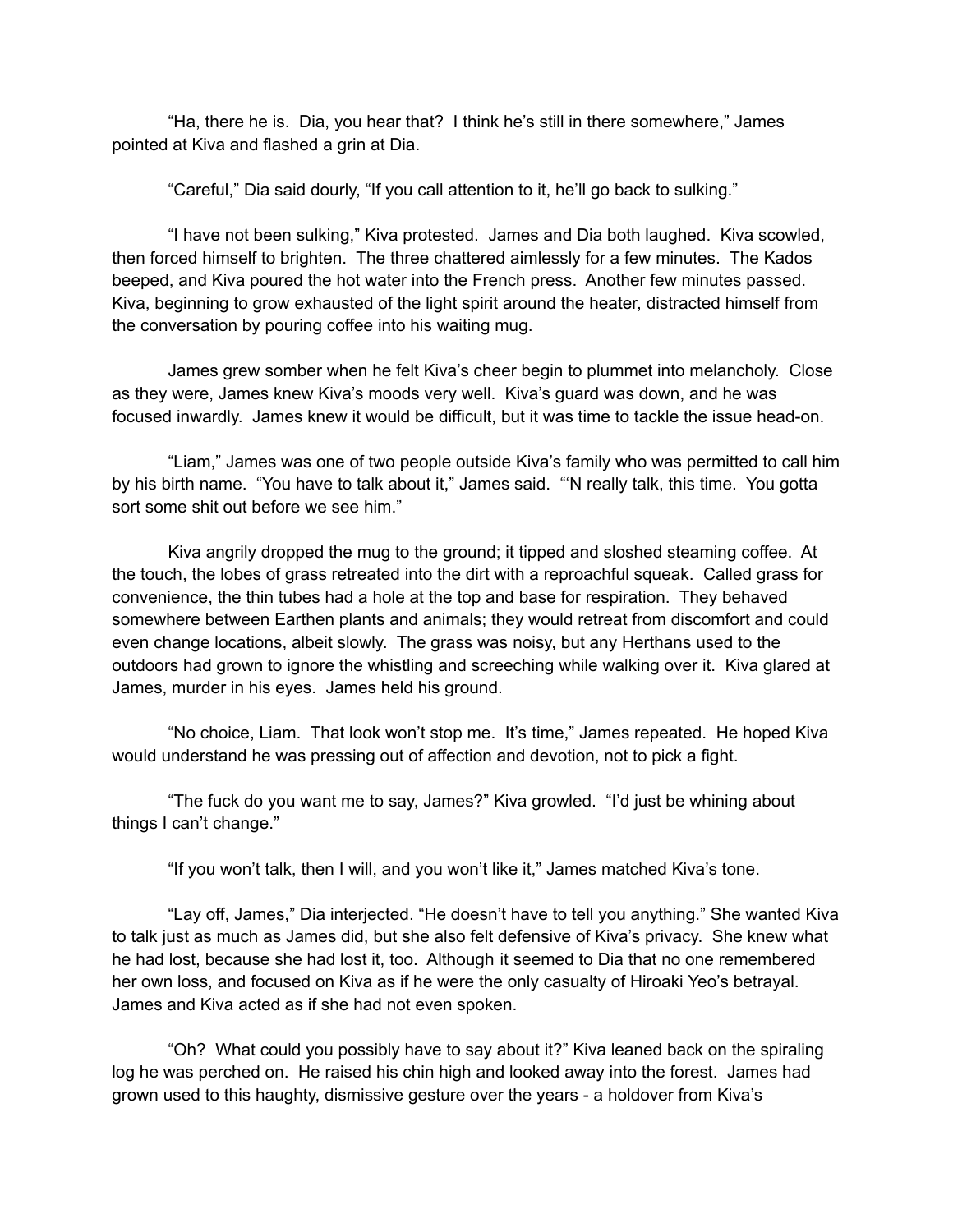upbringing as a member of the disgustingly wealthy Tawney clan. Despite his service in the Army, Kiva had still claimed his heritage and served as the head of the family - when he was in town. Otherwise, his affairs were handled by one Mr. Atreus Pace, a long-time employee of the family who had partially raised Kiva. Certain members of the family were displeased with the arrangement.

"Where do I begin?" James' voice was clipped. "You know what you and Aki have- hadwas sick, right?"

"What? That's ridiculous, it wasn't-" Kiva snapped his gaze back to James, murderous fire kindled anew. Dia held her tongue, waiting to see where James was going with this.

"Shut up and listen. I always hated it, what he did to you. He kept you on a leash. He's a control freak with a savior complex," James continued.

"Hey -" Dia started. She did not care for hearing Aki badmouthed, despite what he had done.

"I -" Kiva tried to interject at the same time, but James cut them off.

"You didn't want to talk. It's my turn. I'm not done. Maybe his intentions were good. You do seem to think you need someone to hold you back, but he kept you under his fucking boot. Between Aki, the Army, and having to look after Tawney, you haven't done a thing for yourself in years." James could see the rage building, but Kiva kept his mouth shut.

Dia glowered. Kiva and Aki had been so close they sometimes seemed like one person. Despite her closeness with Aki, as his lover, Dia had never experienced that level of connection with him. But she figured James was right; the connection between Aki and Kiva had been more possession than love.

"If he were here, he'd see how mad you are right now. And he would redirect you or talk you down, as if that's his job," James cocked his head, "But I don't think you need that. I've spent enough time alone with you to know you're capable of controlling yourself."

"What are you getting at?" Kiva snarled. James thanked the Gods of man that Kiva was listening. Dia chose this moment to surreptitiously stand and retreat to her Grendel. She had not set up her bivvy bag; she preferred to sleep inside the cockpit, behind the command chair, on top of the trap door that led to the internals. Incensed as they were, the two men did not notice her departure.

"Just want you to admit that your relationship with Aki was sick. There was something wrong. There always had been."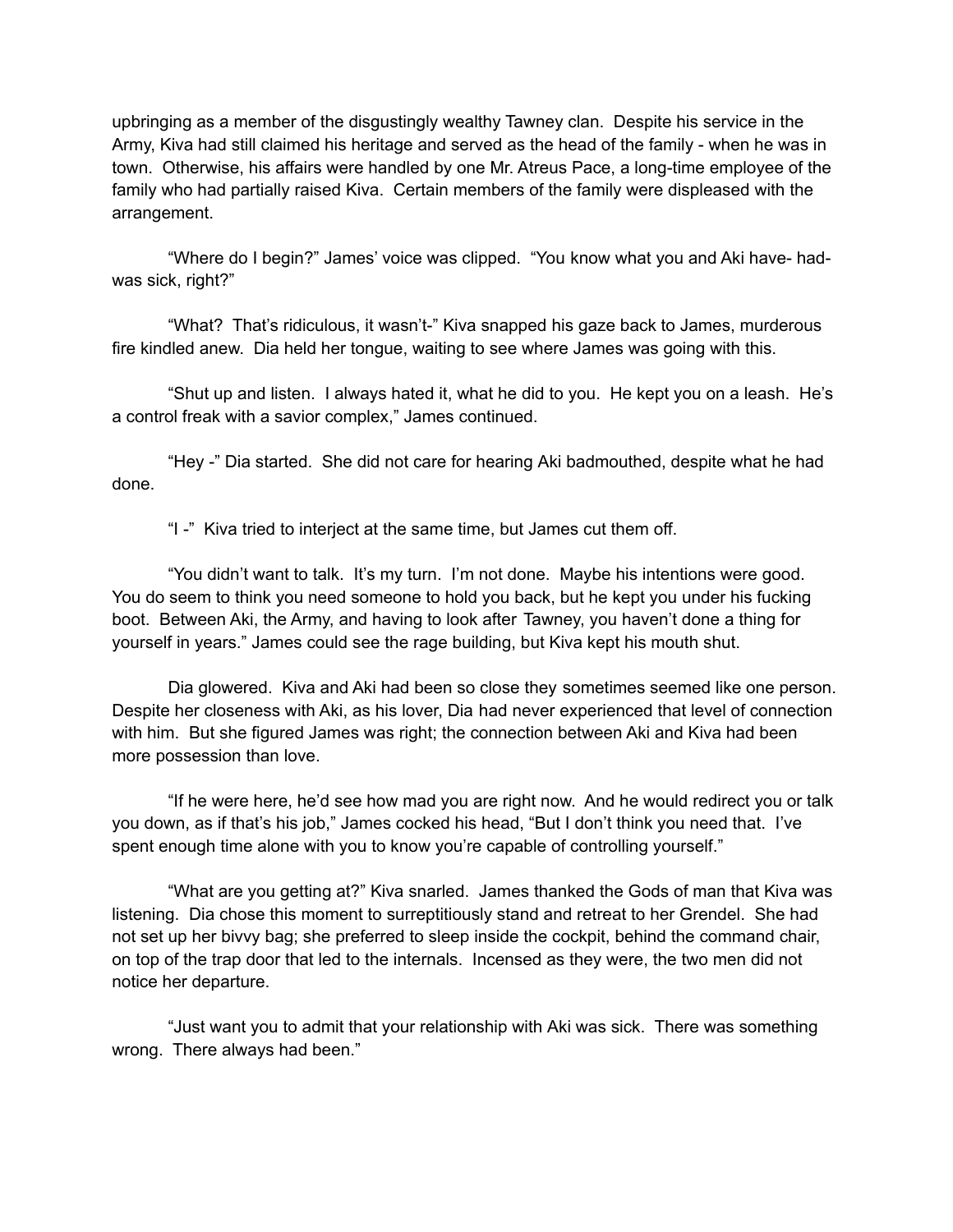"I don't know. It's the only way I've ever known. He's looked out for me since we were seven. He's the only reason I'm not in prison, or worse," Kiva explained.

"I know that, but the thing is, his grip got tighter and tighter. I know what you are, or what you say you are. But the older you got, the more you learned how to get along in average society. You haven't needed a babysitter in a *long* time," James pressed. "So it makes me think you kept letting him do it because you thought that was an alright way for him to express that he cared about you."

"Jesus, why are you doing this to me in the middle of the fucking woods, on our way to bring him in? If you were anyone else, I'd strangle you," Kiva complained, his eyes narrowed and flinty.

"I know. And don't say things like that to *me*. I'm not afraid of you, Liam. Maybe I'm just trying to prevent a grand gesture from you at the last minute that will leave a lot of soldiers dead?" James opened his hands. Kiva's eyes shifted. James frowned. Kiva was very good at hiding his thoughts, but James had known him long enough to recognize the subtle signs. Kiva's reaction was worrisome. Had he already made plans to the mentioned effect? Kiva broke James' train of thought.

"I knew," Kiva admitted, "I always knew. And I didn't mind. I accepted it. I fought him at times, but… he meant well, and he was the only one who cared about me, until you at KMA. He never meant to hurt me. He thought it was necessary to protect me from myself. When we first drew up the Code, it *was* necessary. I never would've survived Academy without it."

"The Code?" James had never heard of that, despite having known Kiva intimately since year one of KMA.

"Yeah," Kiva said, sounding embarrassed, "A month or so before we started at KMA, we wrote down some rules for me to follow to the letter, to make sure I wouldn't get in trouble without him there to check me."

"Gods of man, he really is a control freak," James muttered.

"Maybe, but he was right. You remember how year one was for me. Those rules were the only things that saw me through."

"The *only* things?" James said with mock hurt. Kiva smiled, and James realized it was the first time he'd seen that affectionate smile since before the Shinchaw campaign.

"No, of course not the only things." The smile had even made it to Kiva's voice. James hated to ruin the warm moment to ask his next question, but there was nothing for it. He needed to know.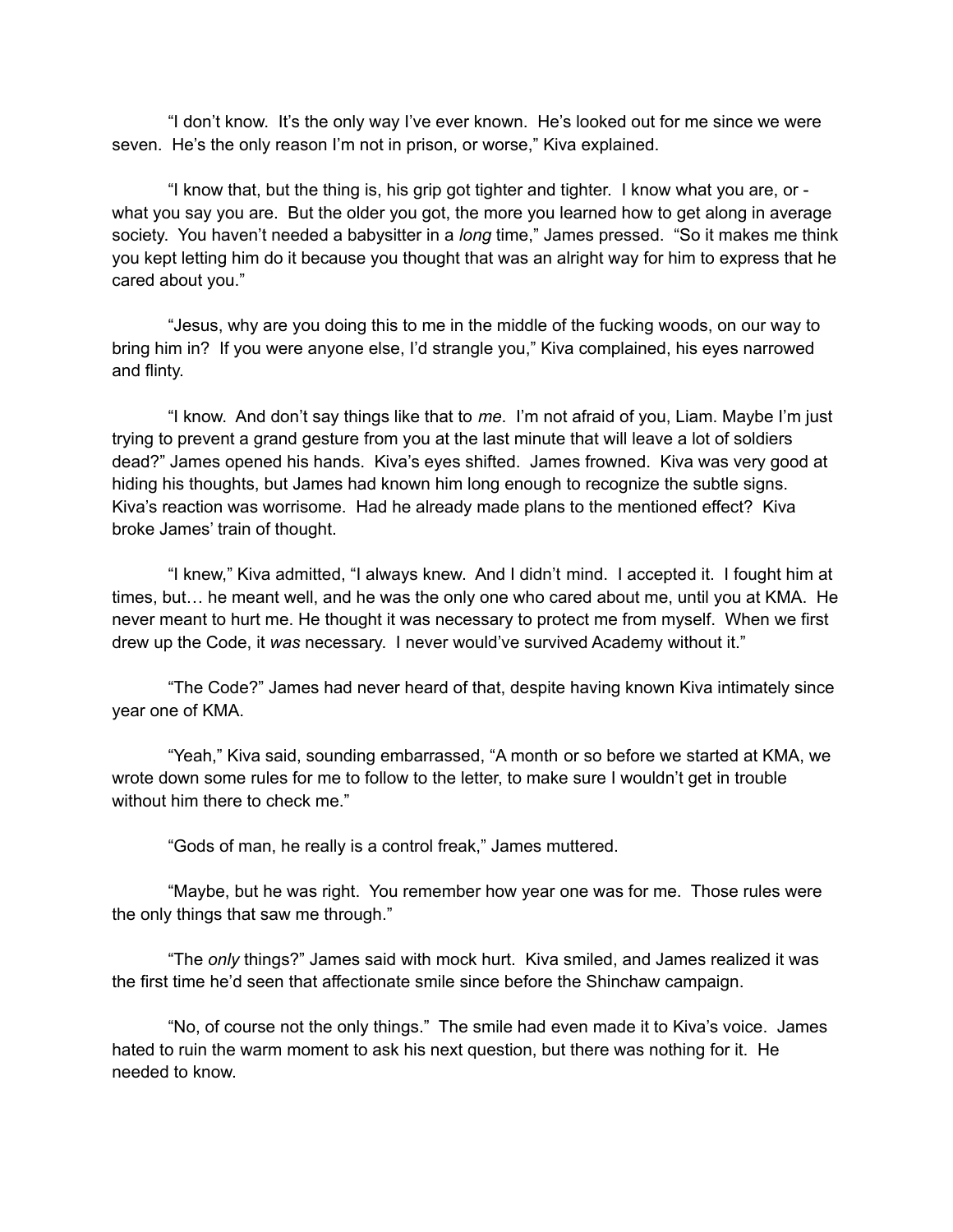"What happened in that building in Shinchaw, Liam? All Dia knows is that when you two came out, Aki was as white as you and had blood all over his hands and arms. And apparently you were smoking like you hadn't a care in the world."

"James, I can't really -"

"Yes you fucking can," James reached his leg around the camp radiator and kicked Kiva's boot, hard. Kiva looked at James with reproach. James continued, "It has something to do with why he left, I know it does. He wasn't right at all, those two days in between."

"The way I see it, this is none of your business. My personal experiences with him have nothing to do with you or the goal of this mission," Kiva deflected.

"Experiences that end in blood, and a Hertha-wide APB for Aki citing the torture of a woman *are not just personal experiences*." James stated. Sometimes, Kiva needed to be reminded how the world outside his head saw things.

"Godsdammit," Kiva breathed. If it were anyone but James, he would not have uttered a word. "Yes, it does have something to do with why he … did what he did. I think he felt he'd lost control of me. That I was too dangerous to let live, if I wasn't on a leash anymore."

"But he was the one with the blood on him," James was confused.

"Yes," Kiva said simply.

"Care to elaborate?" James, sardonic.

"No. But I will. I presented him a moral, uh, quandary. His response to it was counter to my expectation," Kiva offered. He took out a cigarette, put it to his lips and lit it.

"That all you're gonna give me?" James figured it was, but Kiva surprised him.

"He and I each learned something new about ourselves," Kiva said, "I was alright with that, but I don't think he was." Kiva paused and thought. "No, I know he wasn't. You know, it can be a shock for people to learn what they're capable of," Kiva's voice had drifted, to become quiet and far away. Recognizing the warning sign, James felt a beat of panic, then reached across to lay a hand on Kiva's knee. He hoped the contact would pull Kiva back from wherever he was heading.

"Alright, we can leave it alone for now," James said. "We'll have more time to work through it on the way." Kiva nodded, but his gaze stayed locked on the ground.

"Liam?" James asked.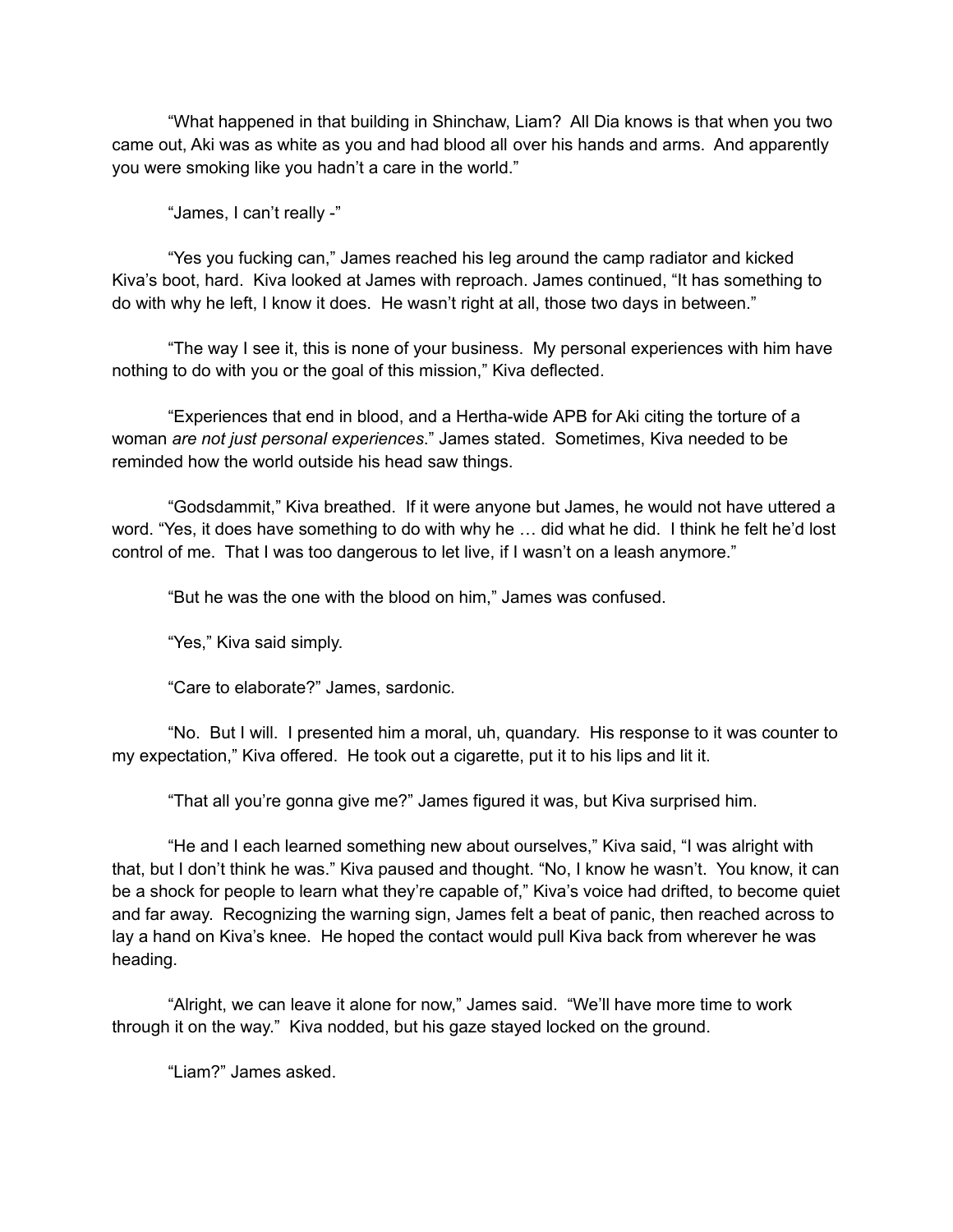"Hmm?" Kiva looked up. His huge mahogany eyes seemed lost.

"Why don't you sleep in *Angie* tonight? There's room for two. Get off of the damn ground for a bit," James offered. Kiva shook his head.

"That would be improper, on mission," he said, a distant twinge of regret in his voice. James banged his own knee with a fist. Kiva had a tendency to cite rules he didn't care about as an excuse to get out of things.

"This *whole mission* is improper, Liam," James said. "Nothing about this makes sense. Why send you? You're the last person who should be here, even if you asked to be." Kiva looked at James for a long time, lips drawn around his cig. James could see him calculating, the way he had done for as long as James could remember. Kiva was running the potential scenarios, and all the outcomes. James waited, anxious.

"Alright, let's go," Kiva said. He stood, shrugged his field jacket on against the chill of half-light, and strode toward *Angelina* with one hand in his pocket, the other holding the half-burned cigarette. James clicked off the camp radiator, then jogged to catch up. The grass hissed and squeaked in protest as the two men crossed to *Angelina*.

"Decided the risk was minimal enough?" James teased.

"No. The troopers are going to talk. But there's something you need to know that can't be overheard."

"That doesn't sound good," James said. His trepidation was palpable.

"It isn't," Kiva confirmed. He took a final draw on his cigarette, then tossed it to the side.

James bumped the button to lower *Angelina*'s entrance ramp. He gestured to Kiva to walk up ahead of him. Kiva ducked his head and entered the first section. A raised platform, directly overhead of the ramp, held the command chair and control center for the Trundle. The pilot would be able to see a 360\* view from the bubble atop the first section. At the back of the first section was a small bunk area with a retractable cot. James' gear and personal effects were stowed in drawers nearby. The Trundle had been specifically designed for long overland trips like their current mission.

James brushed past Kiva, and pulled the bed down from the wall. He latched the restraints to hold it stable. With a sigh, he sat on the mattress.

"Come on then, sit," James waved at the empty spot next to him. Kiva did, and leaned forward, elbows on his thighs.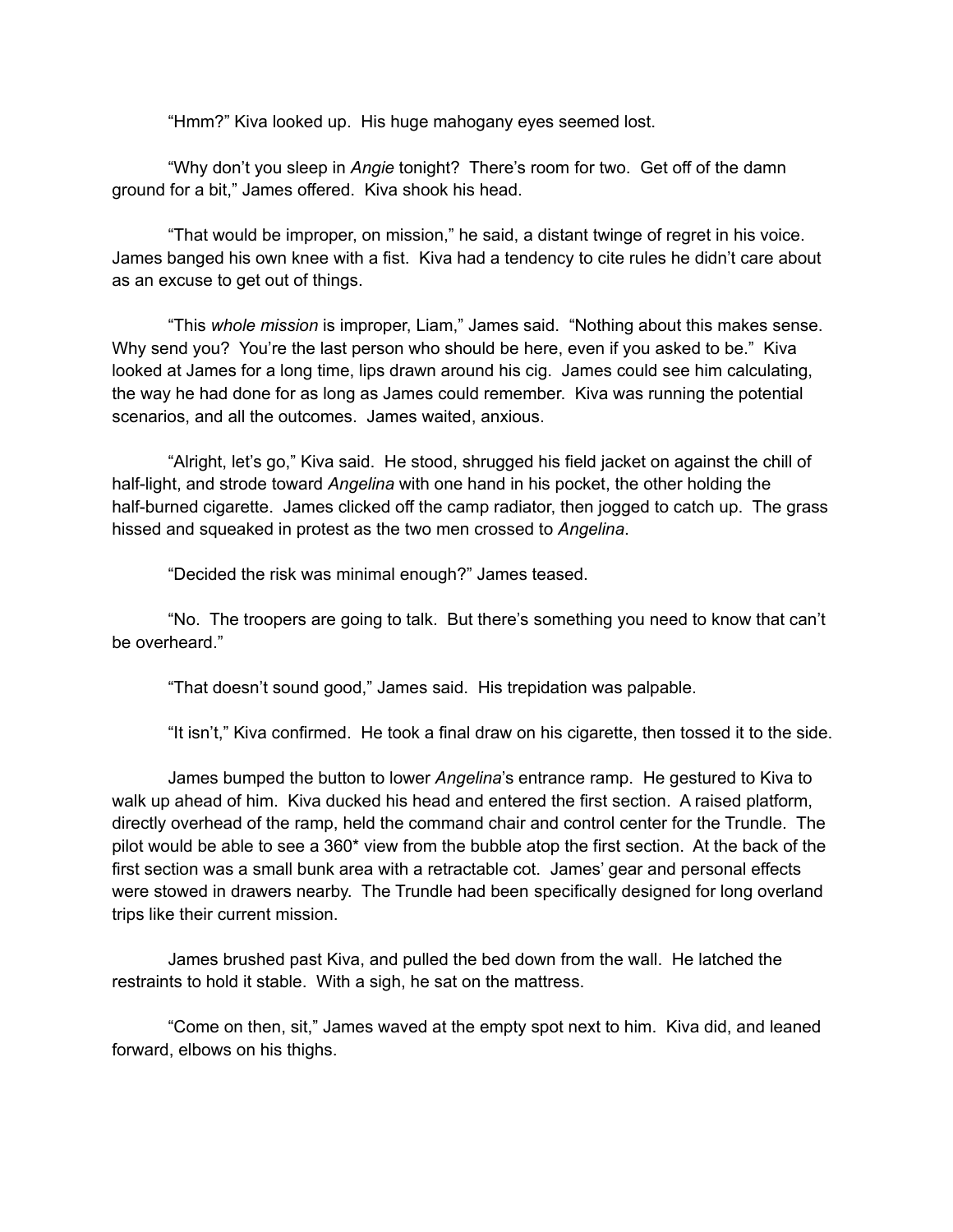"Heh, feels like year one," James said, referring to their time as bunkmates at Kinnomori Military Academy. They'd spent a lot of time sitting next to each other on Kiva's bunk. "Too bad we don't have that flask."

"James," Kiva said, breaking the reverie, "I want you to remember that I really did try to keep you from coming with us."

"I know you did. And I want you to remember how I told you I would go anywhere you go. Until I can trust you're in your right mind."

"Yeah, I remember. Here's the thing. When I was in hospital, Orla came to see me - you know, my cousin? The good cousin. She told me that ever since news of my injuries had come in, Colm - her brother, if you remember - has been very happy. He's been active, on the comm a lot, making plans," Kiva explained.

"So? What's that got to do with this mission?" James asked.

"I'm getting there. I'm the last of my branch. With Beryllia dead now, there's no one to stop him. The agreements I made with her died with her. I'm the only thing in between him and all of Tawney."

"Why wouldn't he just have you offed, then?" James wondered.

"Well, assassination would be too obvious. I'm sure he's been planning to end me ever since Aunt B died, maybe even before, but he was waiting for the opportunity. Orla more or less confirmed he's in the process."

James fidgeted. He felt his anger building. Unable to contain it, he rose to his feet and started pacing.

"Gods damn it, why would you wait weeks to tell me something like this? Even you have gotta realize I would want to know," his voice was hot. He could not help feeling protective of Kiva, he had that much in common with Aki. For all Kiva's ferocity, he was surprisingly vulnerable. The people who cared about Kiva could not help standing between him and harm. As his left foot landed, James noticed Kiva's face. It was pale, creased with dismay. *Shit, I forgot*, James thought. *He's been so fragile ever since he woke up. It's like he thinks everyone is gonna bail if he says the wrong thing.* James sat close, and rested his hand on Kiva's forearm.

"I'm sorry. I forget you get rattled still. I just care, you know? I'm sure you had a reason for not telling me, and I'm sure it makes perfect sense to you. But it's me. Why would you keep it from *me*?" James said. Kiva snorted, and a small smile curled his lip.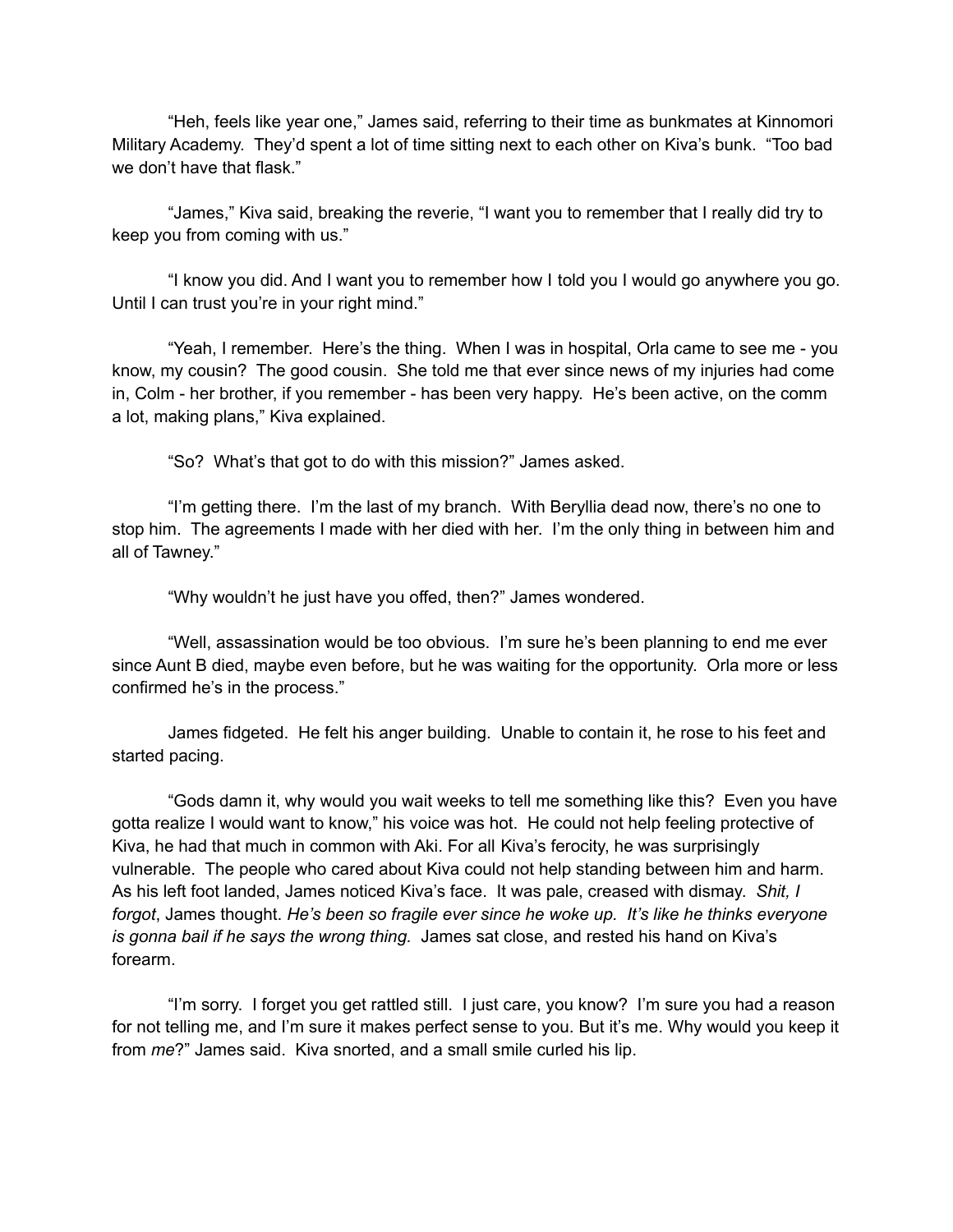"It wasn't a complicated reason," Kiva said. He straightened his back, and laid his hand on James'. "I didn't want to scare you."

"Well, that's sweet," James said wryly, "But I would rather know that I need to watch your back."

"That's not all," Kiva sighed. "There's more. And before you get mad, this only came in yesterday." Kiva fished his personal comm out of his pocket and flicked it on. He navigated to his mail and tapped a message headline. Text filled the screen. He handed the comm to James.

## *Cadet Tawney,*

*You'll always be Cadet Tawney to me. I was sorry to hear the news of your injuries. Particularly the circumstances in which they were sustained. I never saw that coming.* But I am writing to you for another reason. Do you recall the time I took you aside to talk to you *about your options? I need you to know a new player has entered, and a new deal has been made. Question it all.*

## *Mama Bear*

"Carey? What the fuck?" James lowered the comm. "What does this mean?"

"She called me into her office in year one, to warn me that the Army would be asking me to use my family name to shill for them. She implied there would be negative consequences if I refused. She stuck her neck out to give me the heads up. I'll never know why. But here, she's doing it again. And the way she worded it means it must be something to do with my family so, with Orla's warning taken into account, that can only mean Colm is the new player," Kiva said, laying out his thought process.

"Question it all?" James asked. "Does she mean this mission?"

"Yes, and," Kiva looked sideways at James, "I think she literally means everything."

"What - the Dominion?" James' voice cracked. "But she's a war hero! She IS the Dominion!"

"Also, if the Army has Colm in their pocket, I'm superfluous. Colm will want rid of me, and so will the Army, to make room for their new arrangement. They only need one Tawney to dance for them. The public will listen to whatever rich asshole they offer. What better opportunity to legitimately, conveniently, lose me than this mission?" Kiva turned his hand palm up.

"What are you saying?" James felt dread creeping up his spine.

"If I were them, I would wait until a vulnerable moment - once we catch Aki - then order the commandos and tanks to take us all out. They can spin it any way they like; Team Cerberus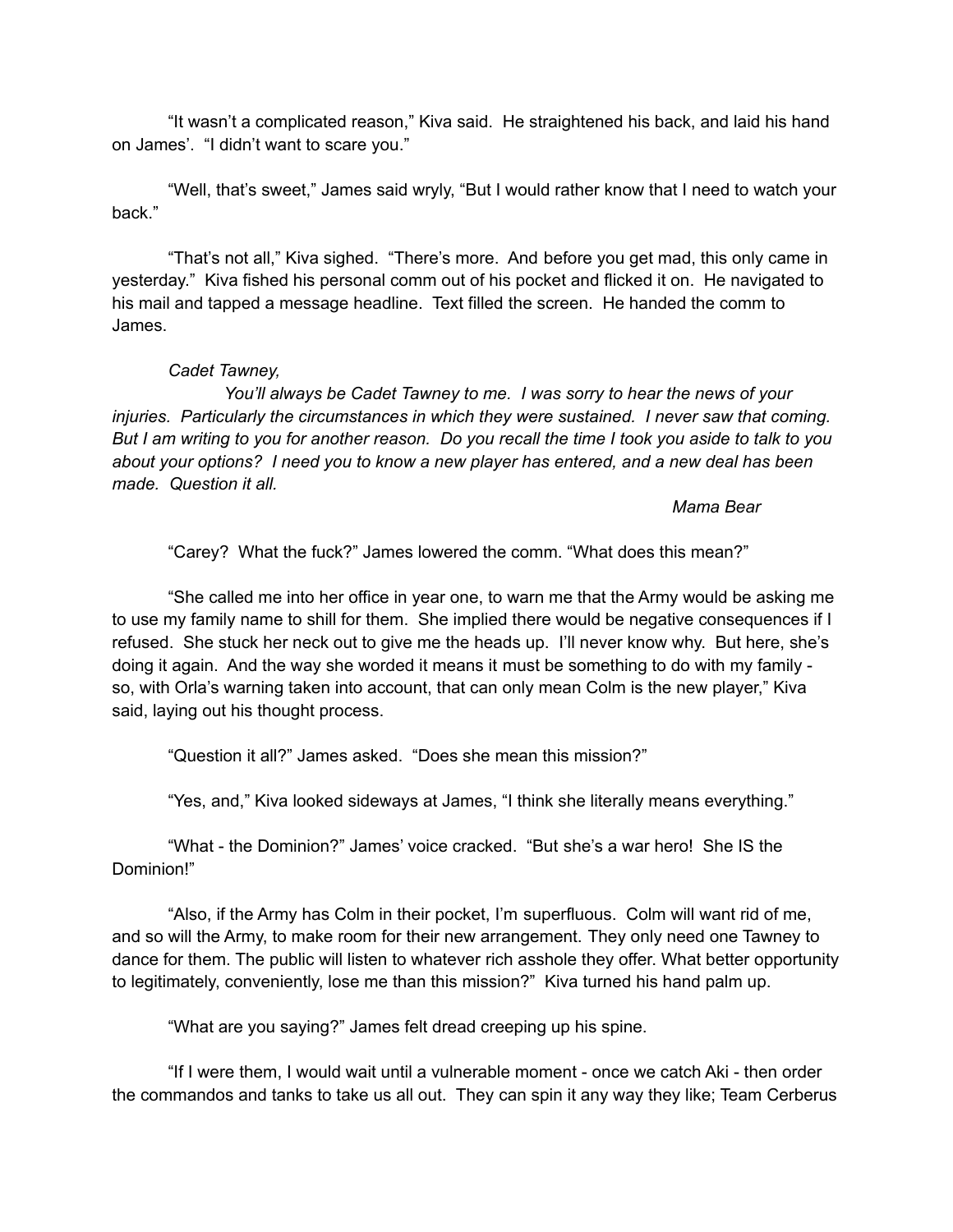is so far out of favor right now, no one would stand up for our reputation. Aki was the one they really revered, and look what he did. In the public's eyes, we're all damaged goods. The Army can say we tried to rescue him and run off, and our escort unit stopped us. They'd be heroes. It doesn't have to make sense," Kiva's voice was almost monotone. His certainty was clear.

"Jesus," James breathed. He chewed his thumbnail. "I want to say you're crazy, that the Army would never -"

"Mama bear says they would," Kiva said, with finality. Marion Carey had been their primary instructor at KMA. She stayed with them the whole four years, and earned her nickname through her ferocious protection of her beloved cadets. Kiva had been a particular favorite, and she'd kept a close eye on him. She had also blocked a lot of the pestering and attention the brass wanted to bring to Kiva due to his family and heirship. She'd done her best to maintain his learning environment as free from politics as possible. Now, as the Colonel in charge of the whole of KMA, she had a lot of clout - and a lot of information.

"What do we do?" James asked, resigned.

"It depends on Dia," Kiva stated. "But if we want to live, we're going to have to strike first. And you - I really wish you had stayed home. *Angie* can't -"

"You would really have preferred I stayed, to hear the news at breakfast some morning? That you'd never be coming back, one way or another? You'd rather do this without me?" James swallowed, fighting back premature grief.

"I would have preferred you stayed to live a long life," Kiva said softly. "Even if we survive, we'll have to lose everything that makes us Dominion. Comms, transponders, even have to cut the chips out of our hands. Honestly, I haven't even made it that far in my head. Still stuck on the living through the fight part."

"Moms is never gonna understand. I wish I could - but it's too late. We're stuck.," James admitted, obvious sorrow in his voice. Apart from Kiva, James' family was everything to him. He paused, then said heavily, "But I would still choose to be here. Cerberus is in this together, and I'm one of you, even though I just drive the food truck." His self-deprecation was only half serious. He knew he and *Angelina* were vital - though publicly invisible - parts of the team. Angie carried refits, weapons, ammunition, supplies, and even a mobile repair bay for the Grendels. He himself was no mean mechanic.

"When it comes, it's gonna be a Grendel fight," Kiva warned him. "You'll hate it, but you'll have to stay out of the way."

"We'll see," James smirked. He'd had the same weapons and physical combat training as Kiva. He wasn't helpless.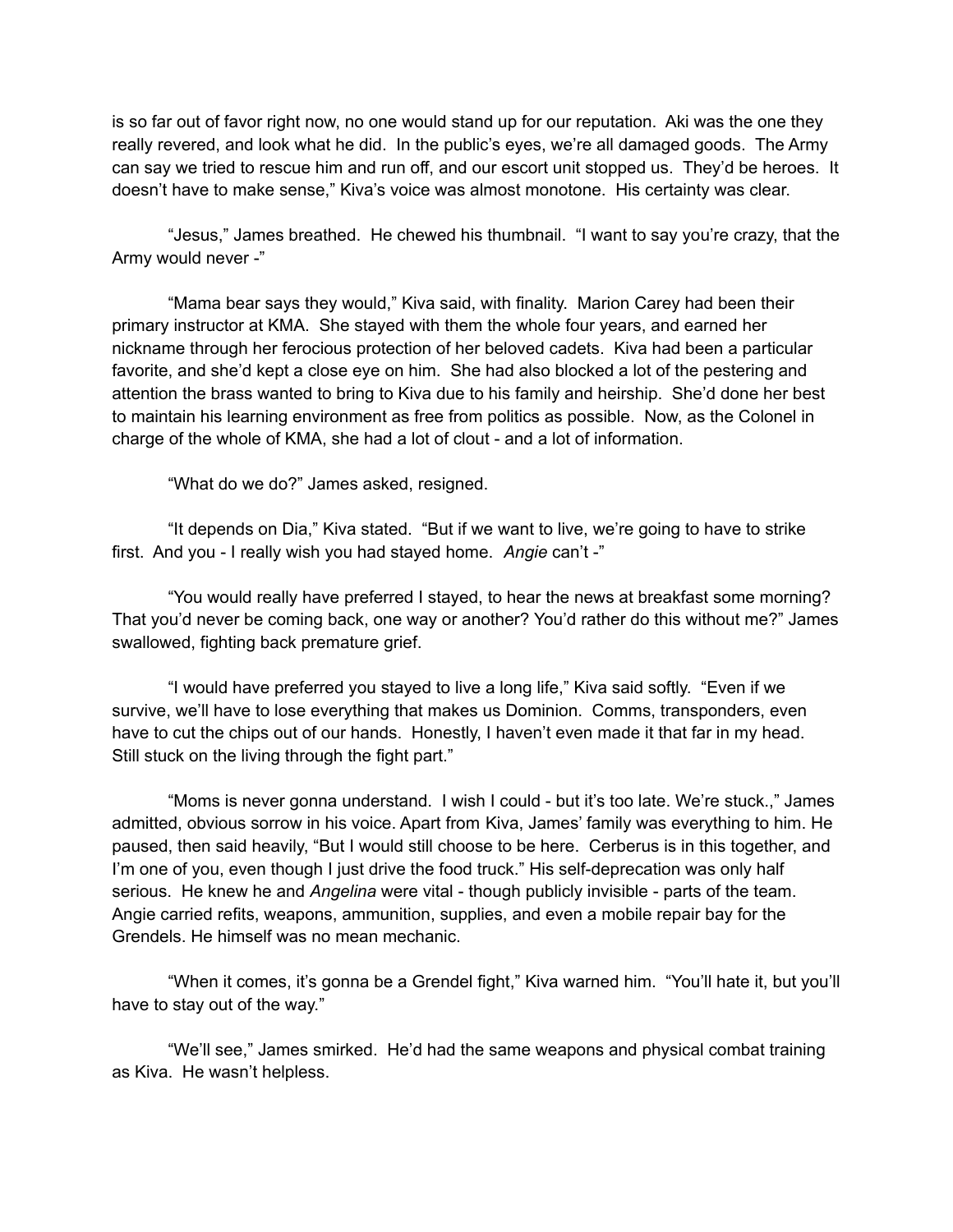"If you get hurt because of me, I-"

"What's this, the untouchable Liam Tawney cares about someone?" James asked, a smile in his eye. James knew Kiva cared a great deal about a great many things, him included, but always resisted showing it. James liked digging at it. Kiva just stared, expressionless. Calculating. He looked away.

"Just don't get hurt. For my sake. Alright? I can't manage if you go, too." The admission was quiet, barely audible.

"You know I won't do what he did, right? I've seen every stretch of you, inside and out, and nothing I've seen could make me do that," James said fervently. "You don't have to worry so much about doing without me."

*Nothing you've seen*, Kiva thought. Kiva closed his eyes, and James could tell his mind was in overdrive. Kiva processed, mouth in a grim set. Finally, he came out of it.

"Just don't get killed, alright?" Was all he said. His eyes were like bottomless pits. James hesitated for a moment, unsure how to react. He went with his first impulse, and threw his arms around Kiva, pulling him close and holding him tight. For the first time since coming back from his injuries, Kiva didn't offer any resistance. If the troopers were going to talk, then James would make sure their speculations were accurate.

--------------

Kiva woke, wound around James, in *Angelina's* tiny bed. He reached over James to take his comm off the shelf and check the time. He found a message waiting for him, again from Colonel Carey. He opened the message, feeling a deep anxiety.

## *Tawney,*

*Take my previous message very seriously. Further confirmation has arrived.* Things will begin moving very quickly on my end. I am not sure what tomorrow holds for me. I *have attached a file to this message. Save it immediately. Deliver it to Hiroaki Yeo. If you still* have any care for the man, know this file is of the utmost importance to him. May all the gods of man look out for you and yours, son. If I survive, I hope to see you again. It was an honor to *train you. I've never been ashamed to call you my favorite.*

## *Mama Bear*

Kiva saved the file immediately, as instructed. For some reason, he resisted opening it. Maybe, he mused, he just did not want to think about Aki. But Carey's words were troubling. "If I survive"? What in the world could be happening back home? Kiva resolved that he would give Aki the file, if they managed to survive the reunion themselves. When Kiva looked back at his